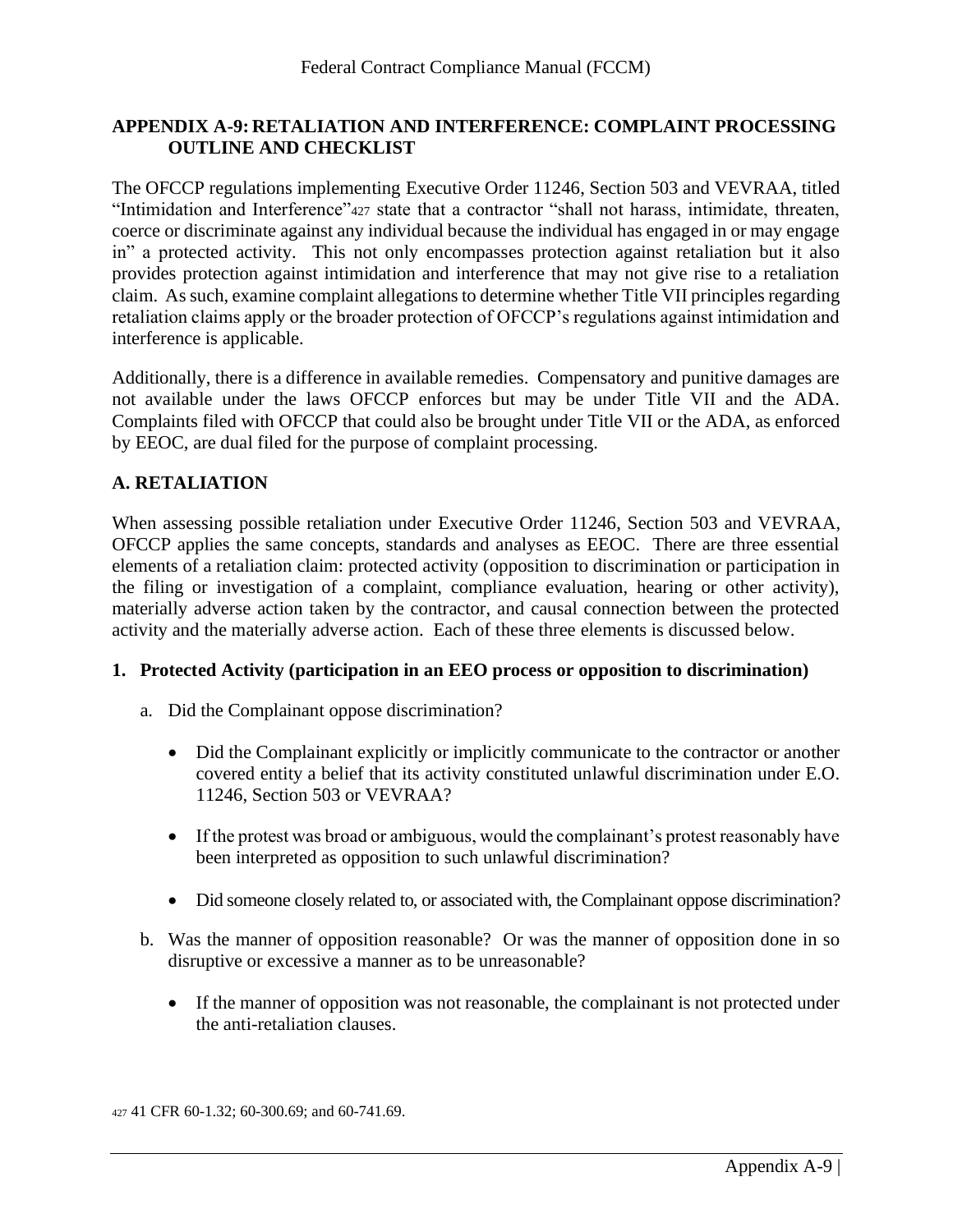- c. Did the Complainant have a reasonable good faith belief that the opposed practice violated the anti-discrimination laws or could do so if repeated?
	- If so, the complainant is protected against retaliation, even if he or she was mistaken about the unlawfulness of the challenged practices.
	- If not, the complainant is not protected under the anti-retaliation clauses.
- d. Did the Complainant participate in the complaint process or did the Complainant or someone closely related to or associated with the Complainant file a charge, or testify, assist, or participate in any manner in an investigation, proceeding, hearing, or lawsuit under the laws enforced by OFCCP?
	- If so, the Complainant is protected against retaliation regardless of the validity or reasonableness of the original allegation of discrimination.
	- The Complainant is protected against retaliation by a contractor for participating in the complaint process or other proceedings under the laws enforced by OFCCP even if that complaint involved a different contractor.

## **2. Materially Adverse Action**

- a. Did the contractor subject the Complainant to any kind of adverse treatment?
	- Adverse actions undertaken after the Complainant's employment relationship with the contractor ended, such as negative job references, can be challenged.
	- Although trivial annoyances are not actionable, more significant retaliatory treatment that is reasonably likely to deter protected activity is unlawful. There is no requirement that the adverse action affect the terms, conditions or privileges of employment.

## **3. Causal Connection**

The causation standard requires the evidence to show that "but for" a retaliatory motive, the contractor would not have taken the adverse action. The but-for causation standard does not require retaliation to be the sole cause of the action. There can be multiple but-for causes and retaliation need be only one of the but-for causes of the materially adverse action in order to establish unlawful retaliation.

- a. Is there direct evidence that retaliation was a but-for cause of the adverse action?
	- i. Did the company official admit that it undertook the adverse action because of the protected activity?
	- ii. Did the company official express bias against the Complainant based on the protected activity? If so, is there evidence linking that statement of bias to the adverse action?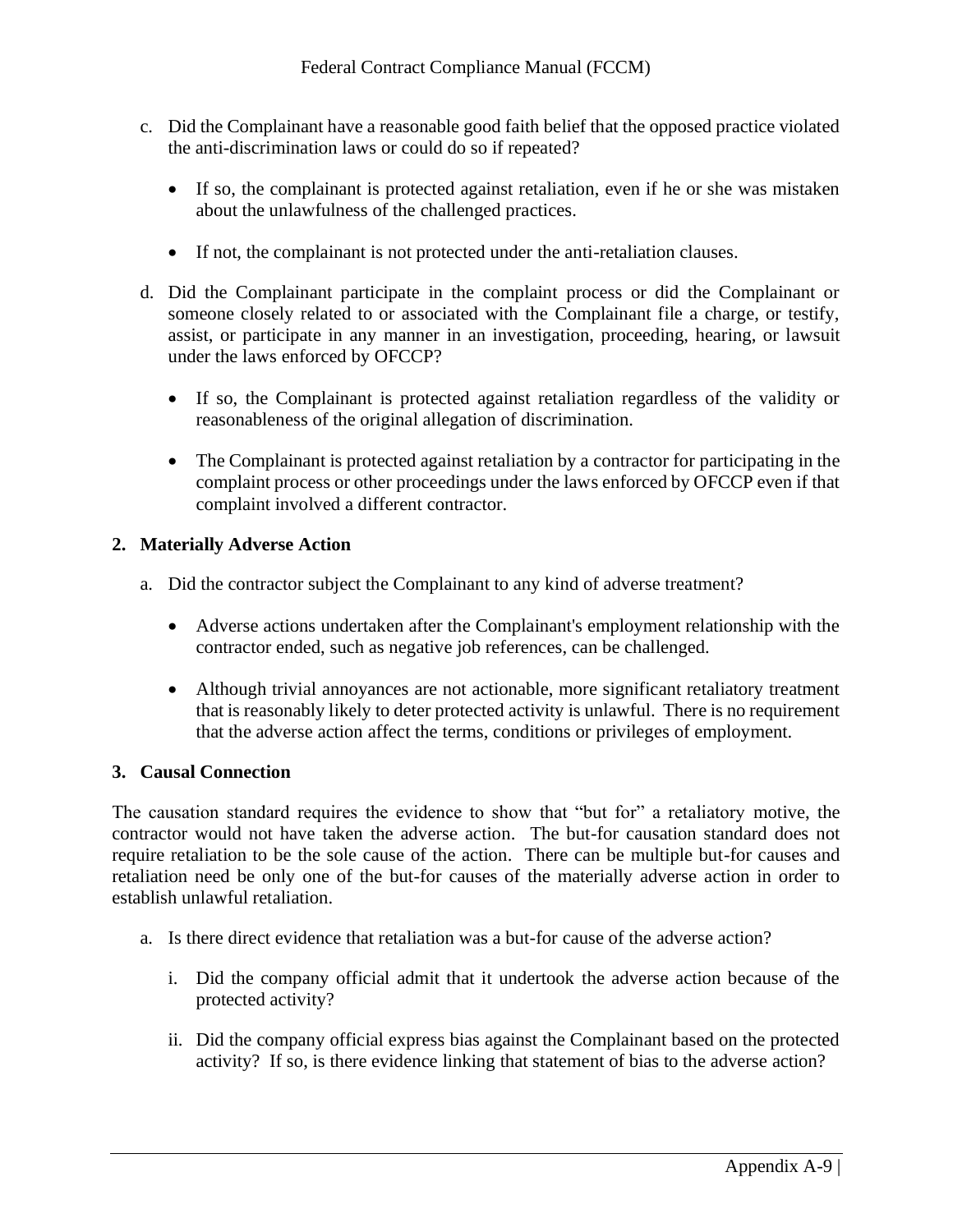- Such a link would be established if, for example, the statement was made by the decision-maker at the time of the challenged action.
- b. Is there circumstantial evidence that retaliation was a but-for cause of the adverse action?
- c. Is there evidence raising an inference that retaliation was a but-for cause of the adverse action?
	- Such an inference is raised, for example, if the adverse action took place shortly after the protected activity, as long as the decision-maker was aware of the protected activity before undertaking the adverse action.
	- If there was a long period of time between the protected activity and the adverse action, determine whether there is other evidence raising an inference that a but-for cause of the adverse action was retaliation.
- d. Has the contractor produced evidence of a legitimate reason for the adverse action unrelated to the protected activity?
- e. Is the contractor's explanation a pretext designed to hide retaliation?
	- Did the contractor treat similarly situated employees who did not engage in protected activity differently from the Complainant?
	- Did the contractor subject the Complainant to heightened scrutiny after he or she engaged in protected activity?
	- If, on the basis of all of the evidence, the CO is persuaded that retaliation was for a butfor cause of the adverse action, then "cause" must be found.
- f. OFCCP must be able to show that the contractor would not have taken the same action, absent its retaliatory motive. If it cannot demonstrate that, then causation has not been established.

## **B. SPECIAL REMEDIES ISSUES**

- a. Is it appropriate to seek temporary or preliminary relief pending final disposition of the complaint?
- b. Is there a substantial likelihood that the challenged action will be found to constitute unlawful retaliation?
- c. Will the retaliation cause irreparable harm to the Complainant and/or the OFCCP?
	- Will the Complainant likely incur irreparable harm beyond financial hardship because of the retaliation?